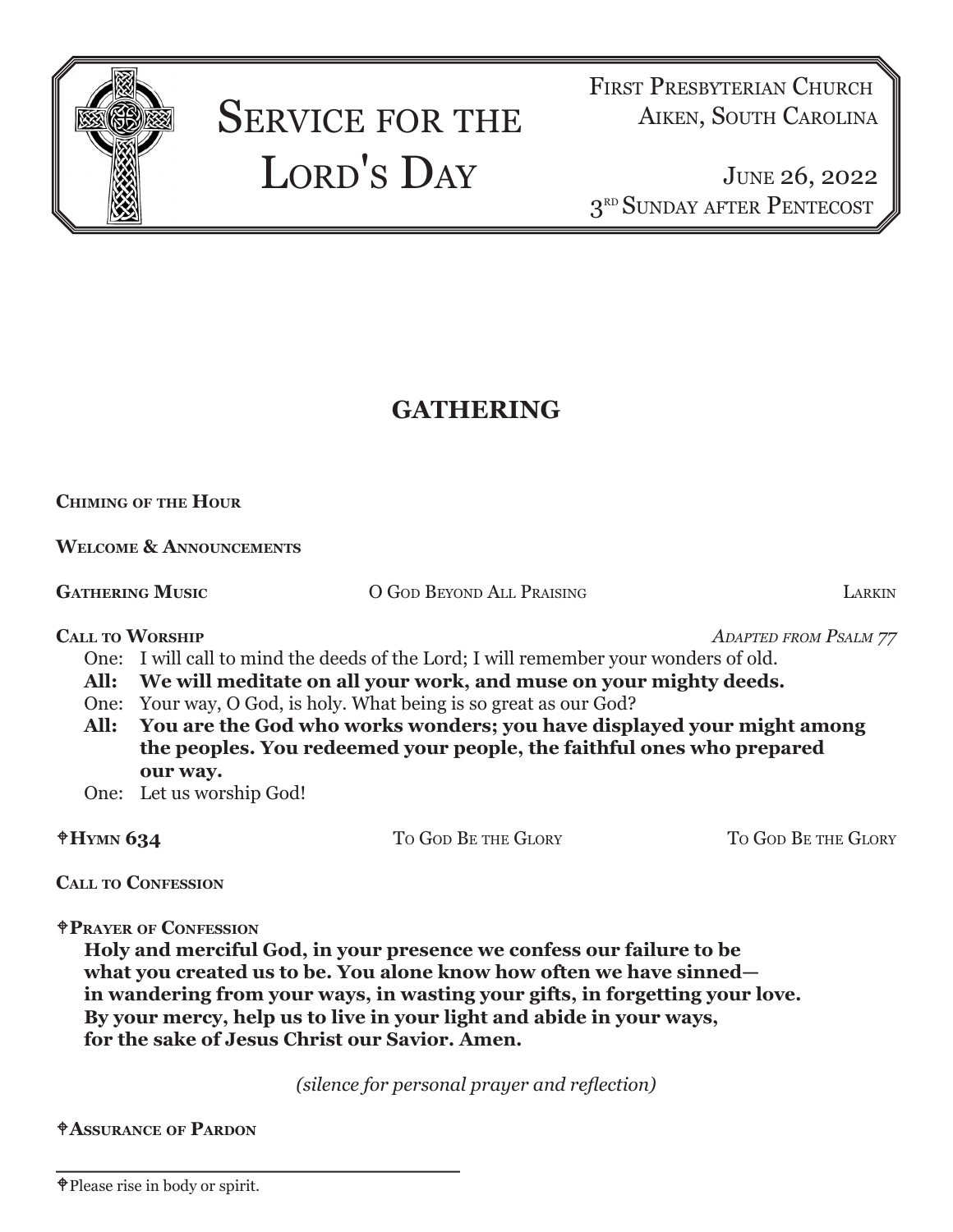**RESPONSE 582** GLORY TO GOD GLORY TO GOD GLORY TO GOD (VASILE) **Glory to God, whose goodness shines on me, and to the Son, whose grace has pardoned me, And to the Spirit, whose love has set me free. As it was in the beginning, is now and ever shall be. Amen. World without end, without end. Amen.**

> **World without end, without end. Amen. World without end, without end. Amen. As it was in the beginning, is now and ever shall be. Amen. 1**

**Time with the Younger Church** Sheila Krist

## **THE WORD**

**Prayer for Illumination**

**FIRST LESSON** LUKE 9:51-62

**SECOND LESSON** GALATIANS 5:13-15

**SERMON Part of the Food Chain"** The Rev. Terry Wimberley

## **RESPONDING**

**Silent Reflection**

**Hymn 292** As the Wind Song Wairua Tapu

**Affirmation of Faith** *From Philippians 2*

**We believe that the same mind should be in us that was in Christ Jesus, who, though he was in the form of God, did not regard equality with God as something to be exploited, but emptied himself, taking the form of a slave, being born in human likeness. And being found in human form he humbled himself and became obedient to the point of death even death on a cross. Therefore God also highly exalted him and gave him the name that is above every name, so that at the name of Jesus every knee should bend, in heaven and on earth and under the earth, and every tongue should confess to the glory of God: Jesus Christ is Lord! Amen.**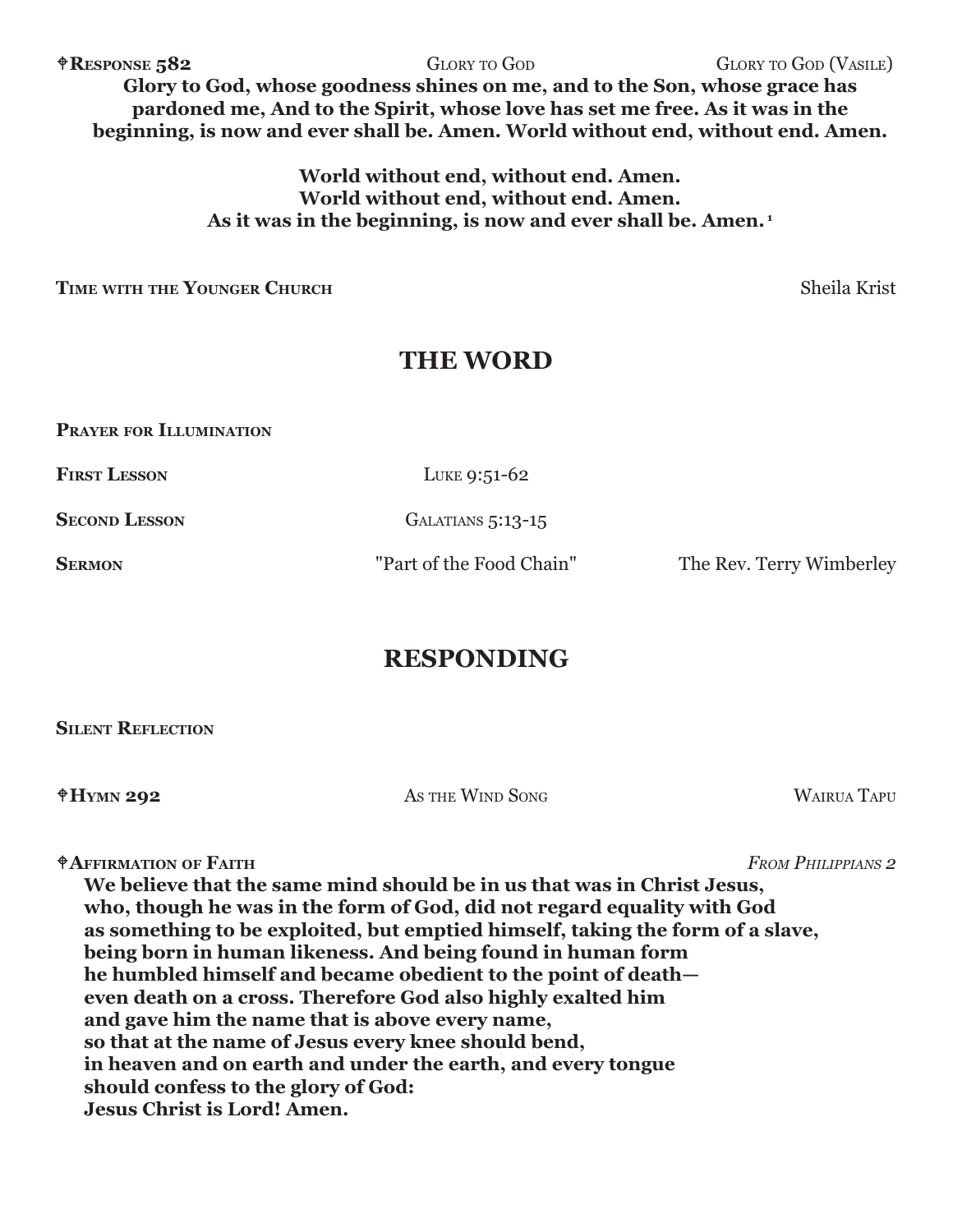#### **Celebrations and Concerns**

#### **Prayers of the People and The Lord's Prayer**

**Our Father, Who art in heaven, hallowed be Thy name, Thy kingdom come, Thy will be done, on earth as it is in heaven. Give us this day our daily bread; and forgive us our debts, as we forgive our debtors; and lead us not into temptation, but deliver us from evil. For Thine is the kingdom, and the power, and the glory, forever. Amen.**

#### **Offering**

*Please sign and pass the friendship register on your pew during this time.*

Offertory Music This Road Haseltine Whitney McDonald, soloist and David Boyd, guitar

**Celebration of Giving 609** Praise God Lasst Uns Erfreuen **Praise God, from whom all blessings flow; praise God, all creatures high and low. Alleluia, alleluia! praise God, in Jesus fully know: Creator, Word and Spirit one. Alleluia, alleluia! Alleluia, alleluia, alleluia! 2**

**Prayer of Dedication**

## **SENDING**

| $*H$ YMN 541 V. 1,2                              | <b>GOD BE WITH YOU TILL WE MEET AGAIN</b> | RANDOLPH       |  |
|--------------------------------------------------|-------------------------------------------|----------------|--|
| <b><i><u>†INVITATION TO DISCIPLESHIP</u></i></b> |                                           |                |  |
| <b><i><u>†BENEDICTION</u></i></b>                |                                           |                |  |
| <b>VOLUNTARY</b>                                 | <b>MORNING HAS BROKEN</b>                 | <b>HOPKINS</b> |  |
|                                                  |                                           |                |  |
|                                                  |                                           |                |  |